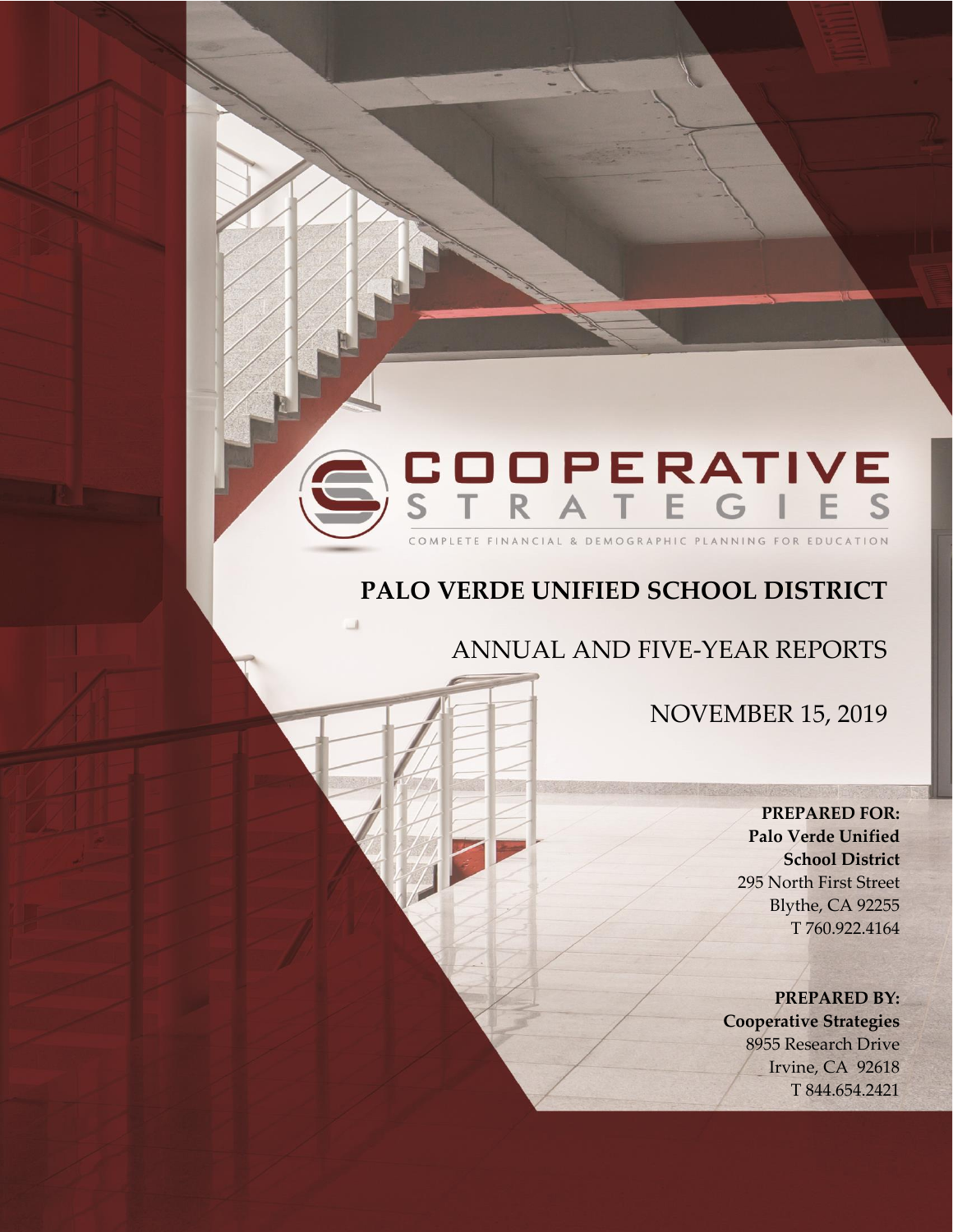

|                        | <b>SECTION</b>    | <b>PAGE</b> |
|------------------------|-------------------|-------------|
| I.                     |                   |             |
| II.                    |                   |             |
| III.                   |                   |             |
| <b>DESCRIPTION</b>     |                   |             |
| <b>TAN CONTRACT</b>    | 13-49364952       |             |
| <b>PARTS WAS TOTAL</b> |                   |             |
| <b>SERVIT TAT</b>      | MINNESIG IN CIVIL |             |
|                        |                   |             |
|                        |                   |             |
|                        |                   |             |
|                        |                   |             |
|                        |                   |             |
|                        |                   |             |
|                        |                   |             |
|                        |                   |             |
|                        |                   |             |
|                        |                   |             |
|                        |                   |             |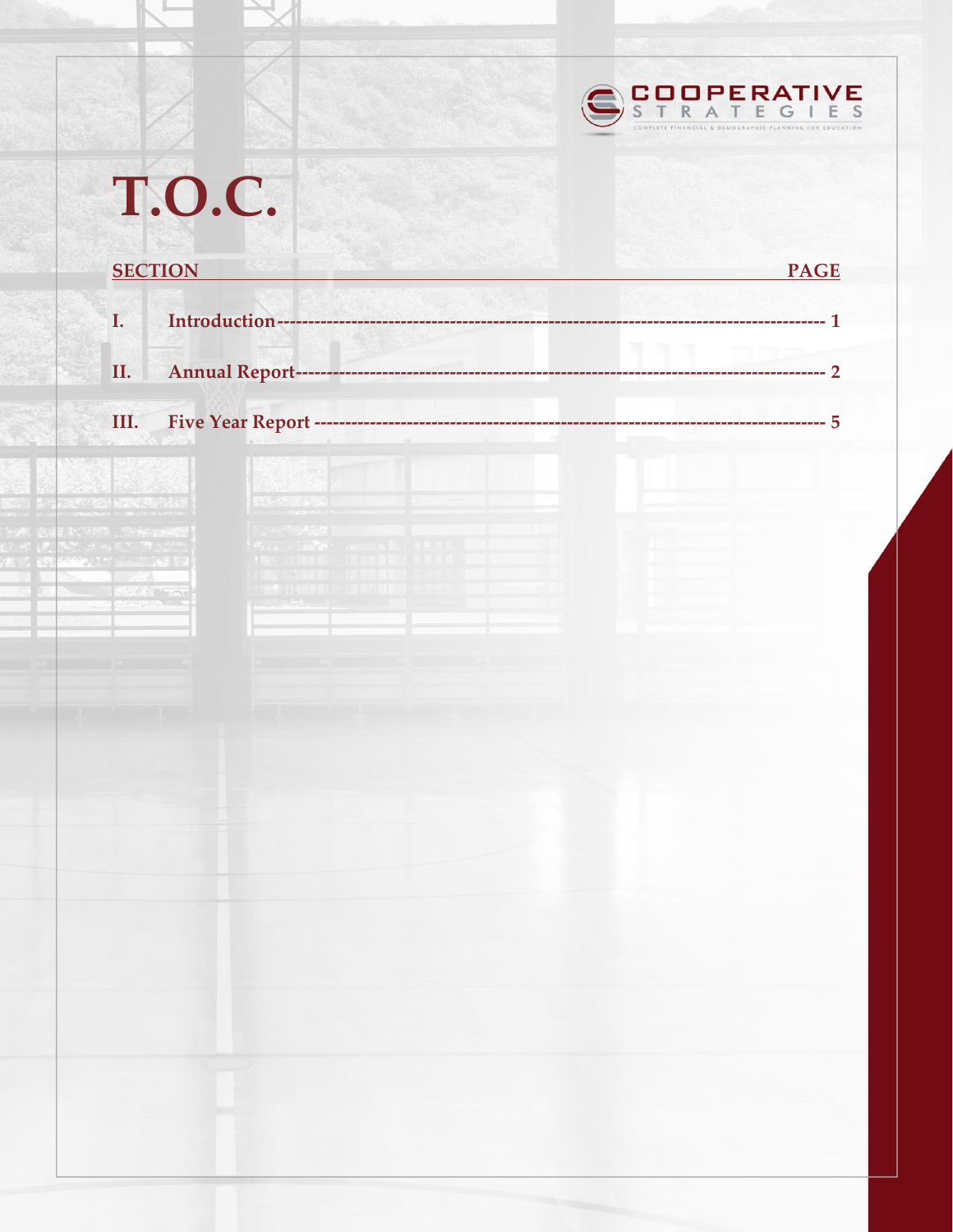# **I. INTRODUCTION**

Sections 66001 and 66006 of the Government Code require that Palo Verde Unified School District ("School District") provide to the public information on impact fees received from new residential and commercial/industrial development to mitigate the impact of that new development on the school facilities of the School District. The School District currently collects statutory school fees ("Statutory School Fees") pursuant to Sections 17620 *et seq*. of the Education Code and Sections 65995 *et seq*. of the Government Code, ("Reportable Fees").

The School District is required to provide the following information on Reportable Fees for the prior fiscal year:

- 1. Amounts collected
- 2. Amount of interest earned
- 3. Amounts spent on projects to accommodate additional enrollment from new residential and commercial/industrial development

The Reportable Fees do not include special tax proceeds, proceeds of bonds, or letters of credit to secure payment of Reportable Fees at a future date. Further, the School District identifies Reportable Fees have not been levied, collected, or imposed for general revenue purposes.

Additionally, the School District is required to identify the following:

- 1. The purpose to which unexpended Reportable Fees will be spent
- 2. The reasonable relationship between the unexpended Reportable Fees and the purpose to which they are to be spent
- 3. The funding sources and expected funding availability date for school facilities projects for which unexpended Reportable Fees are required

The following Annual and Five-Year Reports ("Reports") for the fiscal year ending June 30, 2019 include the information and proposed findings the School District intends to review and adopt in accordance with Sections 66001 and 66006 of the Government Code.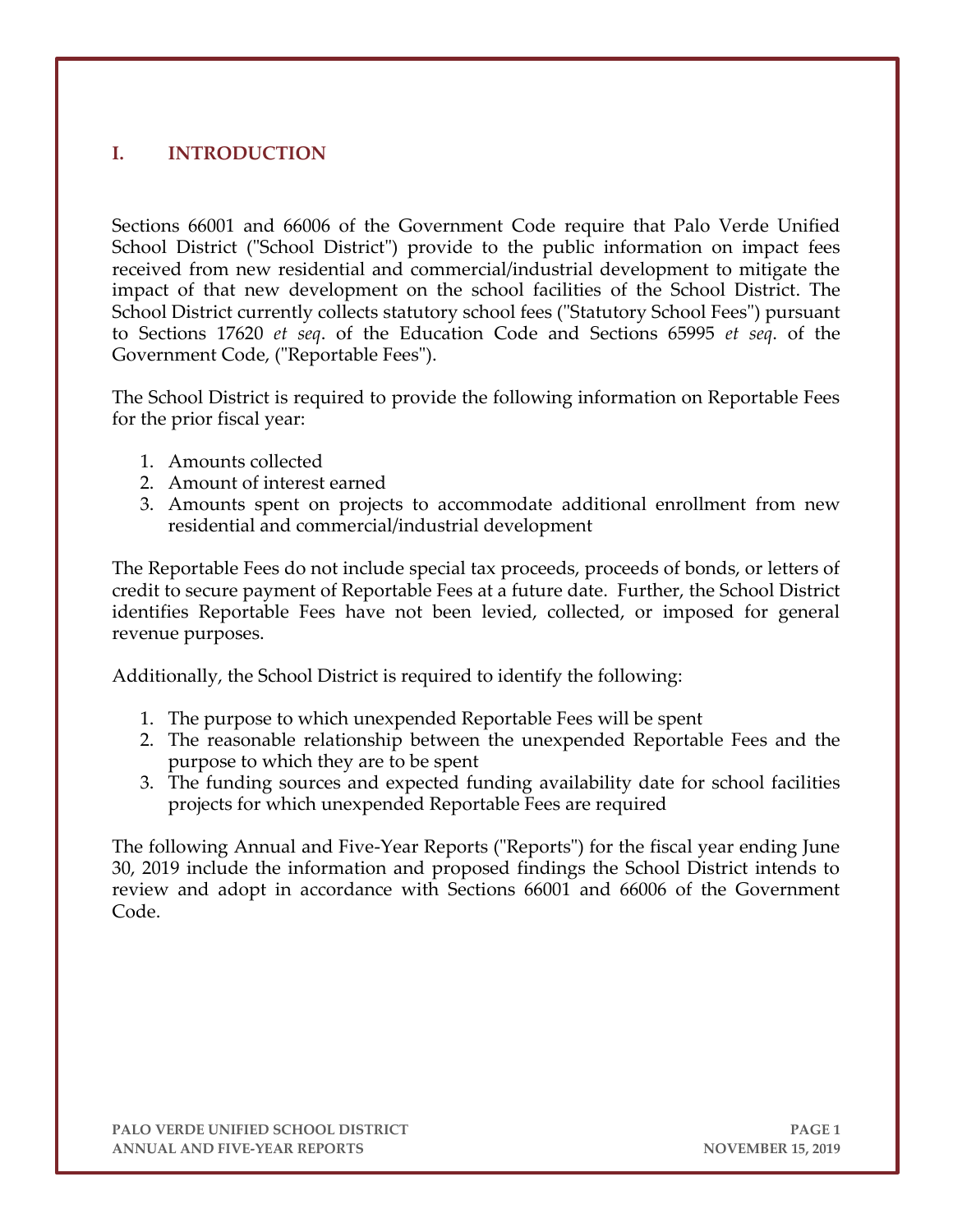# **II. ANNUAL REPORT**

In accordance with Government Code Section 66006(b)(1) and (2), the School District hereby presents the following information for fiscal year 2018/2019 (i.e. July 1, 2018 through June 30, 2019) with regard to the annual Reportable Fees:

#### **A. Description of the Type of Reportable Fees in the Account or Sub-account(s) of the School District**

The Reportable Fees of the School District for fiscal year 2018/2019 consist of Statutory School Fees. Statutory School Fees are collected by the School District from new residential and commercial/industrial development.

#### **B. Amount of the Reportable Fees**

The amount of Reportable Fees is based on the effective Statutory School Fees.

#### **Statutory School Fees**

The Statutory School Fees for the period between July 1, 2018 and June 30, 2019 were established by the Board of Education ("Board") of the School District on April 5, 2016 by Resolution No. 201516-20. This resolution adopted the Statutory School Fees for new residential and commercial/industrial development based on the reports titled "Residential Development School Fee Justification Study" and "Commercial/Industrial Development School Fee Justification Study" (collectively, "Studies"), both dated March 24, 2016.

Table 1 lists the fee amounts and effective dates for the applicable Statutory and School Fees for fiscal year 2018/2019.

| Item                            | <b>Effective Dates</b><br>(for FY 2018/2019) | <b>Fee Amount</b><br>(Per Square Foot)                 |
|---------------------------------|----------------------------------------------|--------------------------------------------------------|
| Statutory<br><b>School Fees</b> | July 1, 2018 – June 30, 2019                 | Residential - \$3.48<br>Commercial/Industrial - \$0.56 |
|                                 |                                              | Hotel/Motel - \$0.294                                  |

| Table 1                                                        |
|----------------------------------------------------------------|
| <b>Effective Dates for Developer Fee Justification Reports</b> |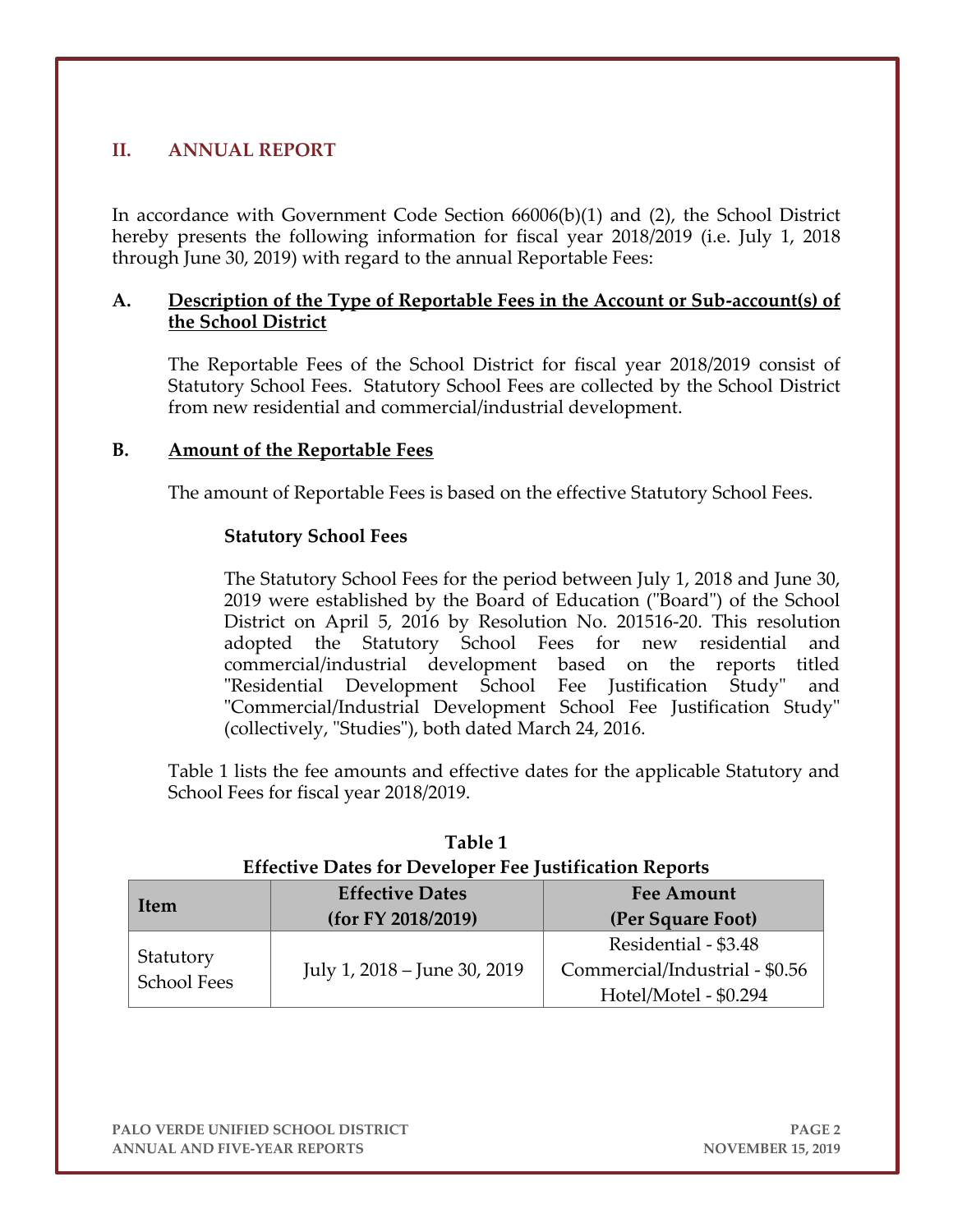# **C. Beginning and Ending Balance of Account and Sub-Account(s):**

Table 2 lists the fiscal year 2018/2019 beginning and ending balances for Fund 25, the Capital Facility Fund, which holds all Reportable Fees:

| <b>Beginning and Ending Balances for Fund 25</b> |                     |  |
|--------------------------------------------------|---------------------|--|
| Item                                             | <b>Fund Balance</b> |  |
| Beginning Balance (7/1/2018)                     | \$134,414.87        |  |
| Ending Balance (6/30/2019)                       | \$154,518.72        |  |

**Table 2**

#### **D. Amount of the Reportable Fees Collected and Interest Earned**

Table 3 below shows the amount of Reportable Fees collected and interest earned during fiscal year 2018/2019 to accommodate students from additional development.

| Item                      | <b>Total Revenues</b> |  |
|---------------------------|-----------------------|--|
| Reportable Fees Collected | \$16,949.60           |  |
| <b>Interest Earned</b>    | \$3,154.25            |  |
| <b>Total</b>              | \$20,103.85           |  |

**Table 3 Amount of Reportable Fees Collected**

**E. Identification of Each Improvement on Which Reportable Fees Were Expended and the Amount of the Expenditures on Each Improvement, Including the Total Percentage of the Cost of Each Project of the School District that Was Funded with Reportable Fees**

The School District did not utilize Reportable Fees for any expenditures in fiscal year 2018/2019.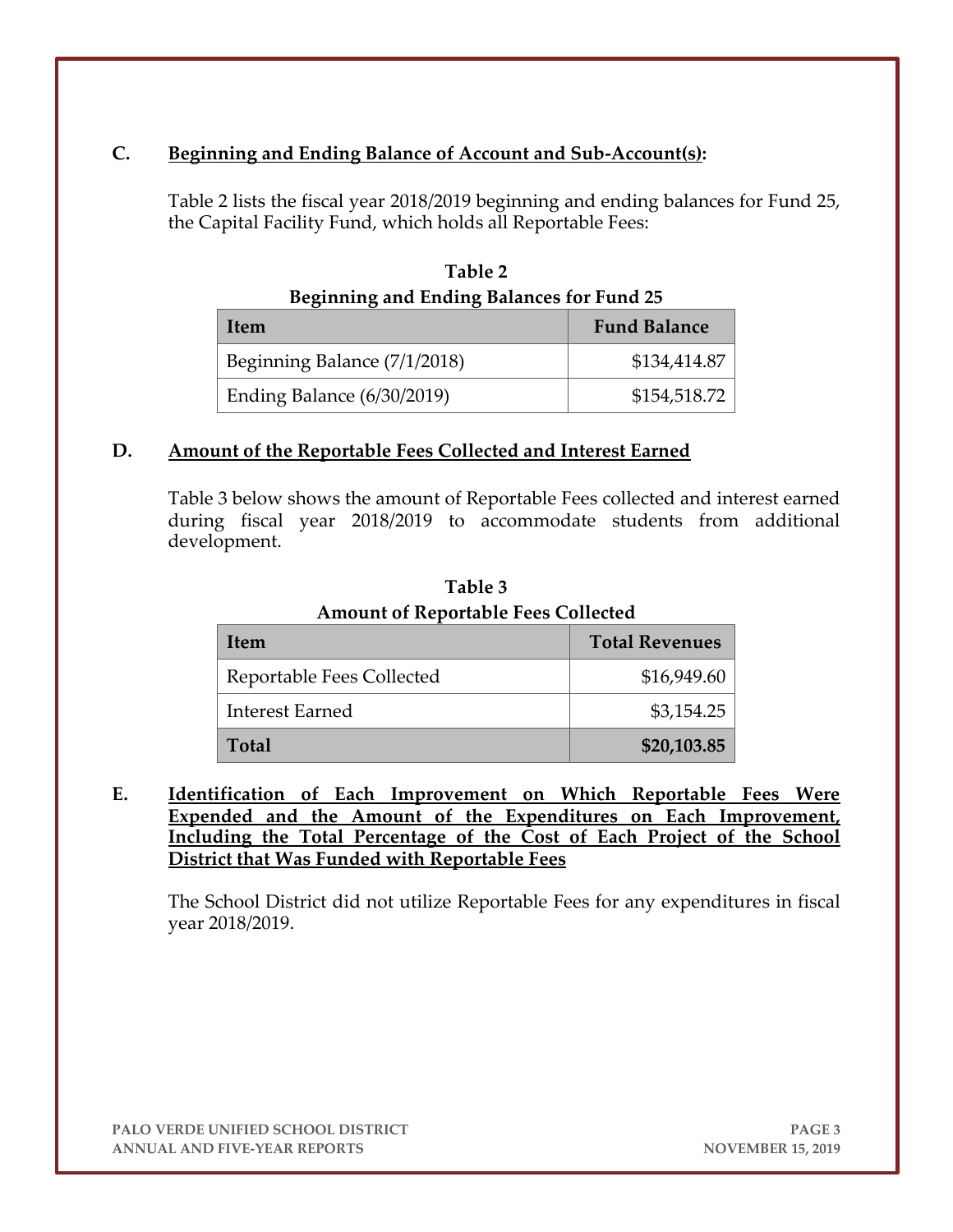**F. Identification of an Approximate Date by Which the Construction of Project(s) of the School District will Commence if the School District Determines that Sufficient Funds have been Collected to Complete Financing on an Incomplete Project of the School District, as Identified in Paragraph (2) of Subdivision (A) of Section 66001, and the Project of the School District Remains Incomplete**

The School District has determined that at the close of fiscal year 2018/2019, Reportable Fees and other sources of funding were not sufficient to complete the financing of additional school facilities of the School District.

**G. Description of each Interfund Transfer or Loan Made from the Account or Sub-Account(s), Including Project(s) of the School District on which the Transferred or Loaned Reportable Fees will be Expended, and, in the Case of an Interfund Loan, the Date on Which the Loan will be Repaid, and the Rate of Interest that the Account or Sub-Account(s) will Receive on the Loan**

The School District did not make any interfund transfers in or out of Fund 25 in fiscal year 2018/2019.

#### **H. The Amount of Refunds Made or Revenues Allocated for Other Purposes if the Administrative Costs of Refunding Unexpended Revenues Exceed the Amount to be Refunded**

No refunds of Reportable Fees were made pursuant to Section 66001(e) of the Government Code in fiscal year 2018/2019.

#### **I. Summary Table of Fund Balance, Revenues, and Expenditures**

Table 4 below summarizes the beginning and ending balances, the amount of Reportable Fees collected and interest earned, and total expenditures from Fund 25 during fiscal year 2018/2019.

| Item                                          | Amount       |
|-----------------------------------------------|--------------|
| Beginning Balance (7/1/2018)                  | \$134,414.87 |
| Reportable Fees Collected and Interest Earned | \$20,103.85  |
| Expenditures                                  | \$0.00       |
| Ending Balance (6/30/2019)                    | \$154,518.72 |

| Table 4                                 |
|-----------------------------------------|
| Fund 25 Activity Summary (FY 2018/2019) |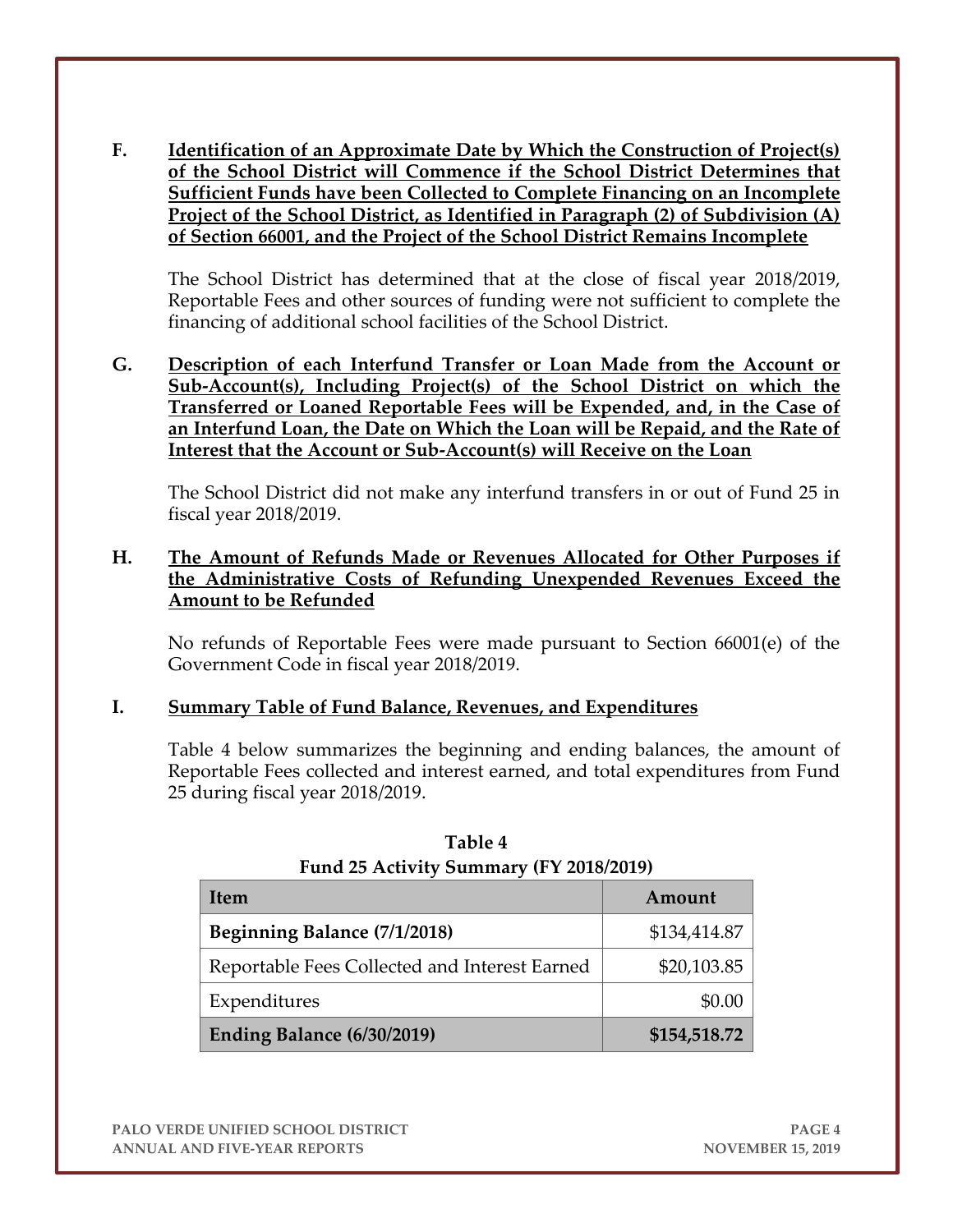# **III. FIVE YEAR REPORT**

In accordance with Government Code Section 66001, the School District provides the following information with respect to the Reportable Fees in the account or subaccount(s) remaining unexpended, whether committed or uncommitted to projects:

#### **A. Identification of the Purpose to which the Reportable Fees are to be Put**

The purpose of the Reportable Fees imposed and collected on new residential and commercial/industrial development within the School District was to fund the additional school facilities required to serve students generated by new development within the School District. Specifically, the Reportable Fees will be used for the construction, expansion, and/or acquisition of additional School Facilities, furnishing and equipping such facilities, as well as acquiring and installing additional portable classrooms to accommodate students.

#### **B. Demonstration of a Reasonable Relationship Between the Reportable Fees and the Purposes for which they are Charged**

There is a roughly proportional and a reasonable relationship between the new development upon which the Reportable Fees are charged and the need for additional School Facilities. This relationship is based on the additional students that will be generated by new development within the School District exceeding the School District's existing student capacity. Furthermore, the Reportable Fees do not exceed the costs of providing school facilities for the students generated from the development in which such fees were collected (as set forth in the Studies, referred to herein Section II.B).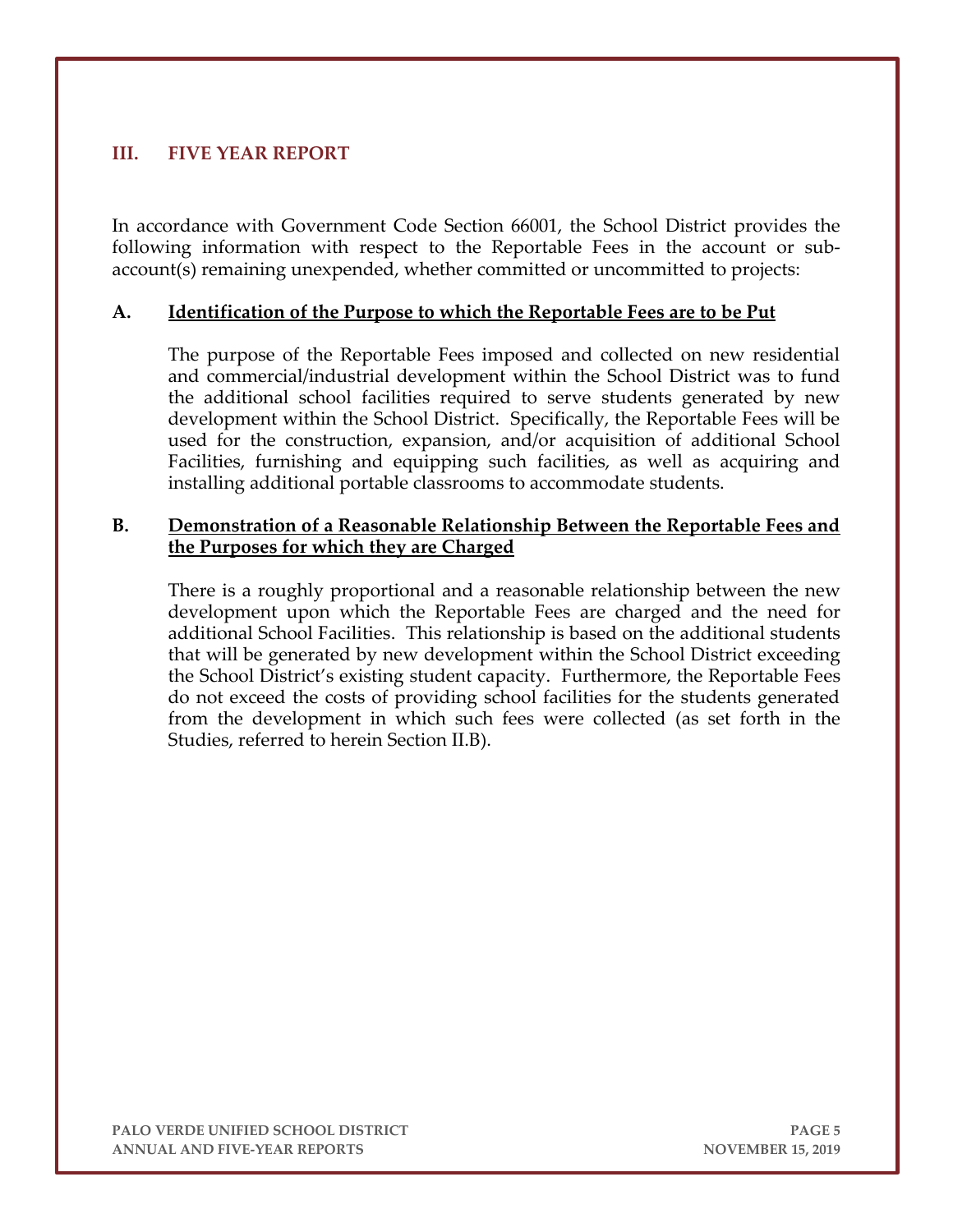# **C. Identification of All Sources and Amounts of Funding Anticipated to Complete Financing of the School Facilities the School District has Identified in the School District's Reports**

Table 5 below lists the proposed funding sources for all pending School Facility projects presently identified by the School District.

| <b>Sources</b>                           | <b>Future</b><br>Elementary<br>School<br>Expansion | <b>Future Middle</b><br>School<br>Expansion | <b>Future High</b><br>School<br>Expansion |
|------------------------------------------|----------------------------------------------------|---------------------------------------------|-------------------------------------------|
| <b>State School Building Program</b>     | <b>TBD</b>                                         | <b>TBD</b>                                  | TBD                                       |
| <b>General Obligation Bond Proceeds</b>  | TBD                                                | <b>TBD</b>                                  | <b>TBD</b>                                |
| Redevelopment Pass-Through<br>Agreements | <b>TBD</b>                                         | TBD                                         | <b>TBD</b>                                |
| Reportable Fees                          | <b>TBD</b>                                         | <b>TBD</b>                                  | <b>TBD</b>                                |
| Total <sup>[1]</sup>                     | \$7,533,504                                        | \$2,547,665                                 | \$8,153,623                               |

| Table 5                                                               |
|-----------------------------------------------------------------------|
| <b>Potential Funding Sources for Planned School Facility Projects</b> |

*Notes: Future school facilities may be funded by the State School Building Program, community facilities districts, general obligation bonds, and Reportable Fees.*

*[1] Totals include the cost of constructing additional elementary school, middle school, and high school facilities to accommodate the projected unhoused students from the Future Units as identified in the Residential Development School Fee Justification Study, dated March 24, 2016.*